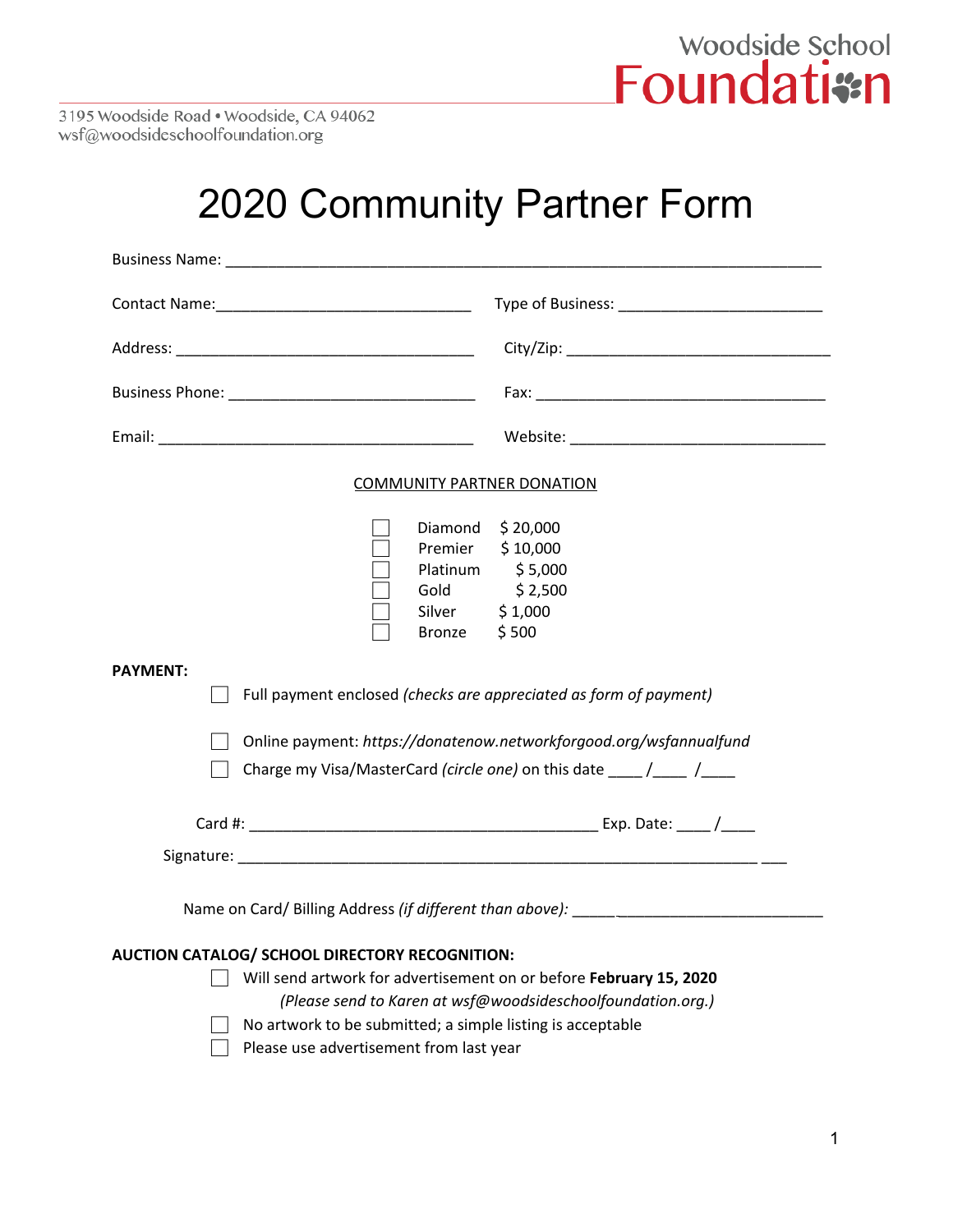

#### **ART GUIDELINES:**

- Please send artwork for advertisement on or before February 15, 2020
- All ads are black and white
- We can size it to fit, but the measurements are included for your reference: o Half-page ad: 7" W x 4.25" H, landscape orientation (Silver)
	- o Full-page ad: 7" W x 8.5" H, portrait orientation (Premier, Platinum, Gold)
- We recommend 600 dpi and JPEG or PDF files are preferred.

**QUESTIONS:** Please contact Karen Fleck at wsf@woodsideschoolfoundation.org or 650-851-2206.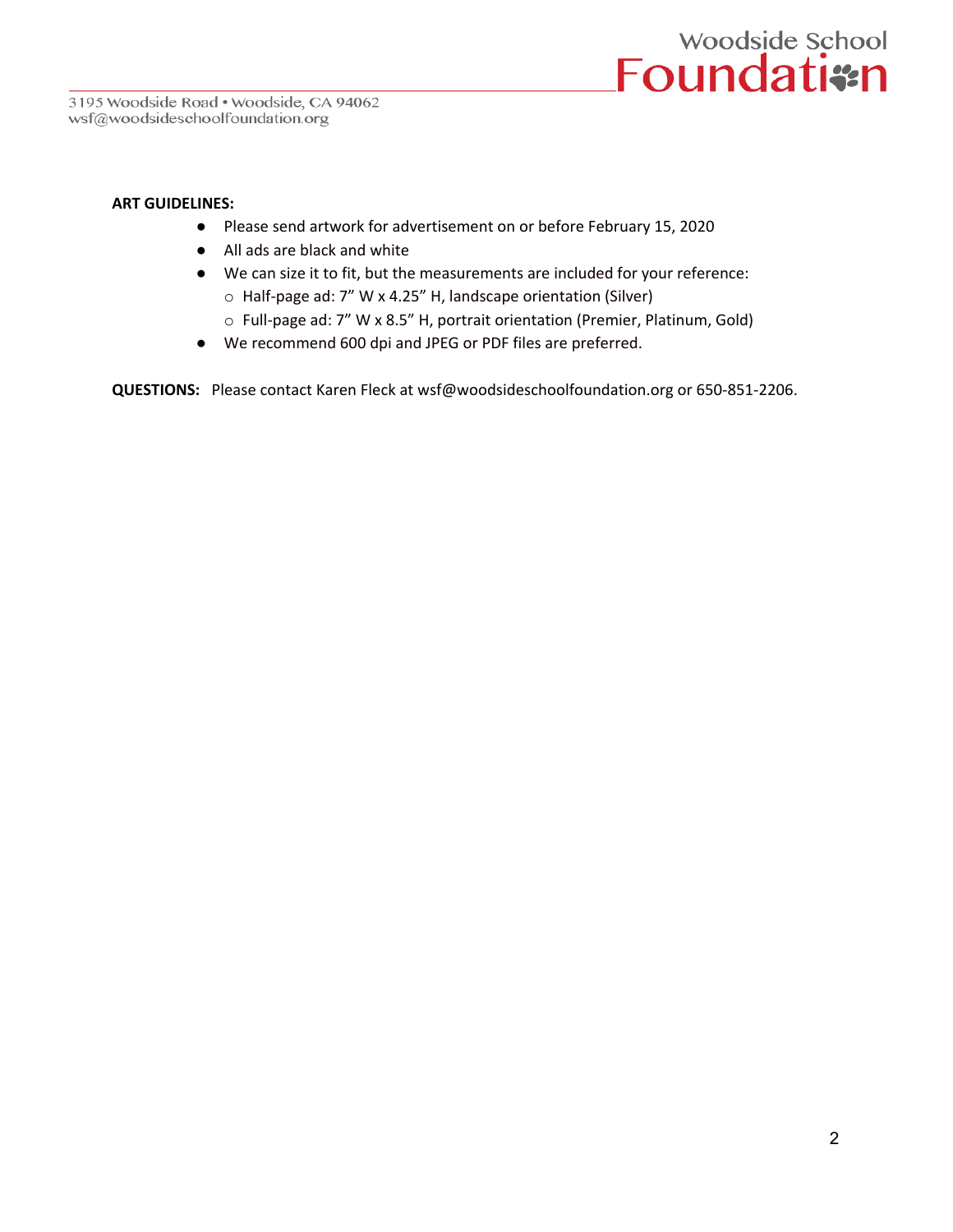# woodside School<br>Foundatism

3195 Woodside Road . Woodside, CA 94062 wsf@woodsideschoolfoundation.org

### **Woodside School Foundation Community Partner Program 2020**

#### **Good schools are everybody's business!**

As a member of the Woodside community, we would like to invite you to join our growing Community Partner program run by the Woodside School Foundation (WSF). Through this initiative, your establishment will have the opportunity to join other local businesses in support of quality education at Woodside School. We work hard to ensure educational excellence but we wouldn't be able to accomplish our goals without strong, local support. Community Partners will receive recognition in a variety of ways, depending on the level of support—from real-time promotional opportunities during the Grand Auction in May, as well as traditional advertising space in the Grand Auction catalogue. More details on partnership benefits, depending on contribution level, may be found on the attached Community Partner Benefits sheet.

#### **Why should my business play a part?**

Local businesses support our school and, in return, our families frequent local businesses. And, we need your help. Simply put, without private sector funding, Woodside School would not be able to offer a well-rounded education. The school would be forced to cut programs, such as music, art, technology, language arts, and increase classroom sizes. The success of our fundraising efforts rests not only on the generosity of our parents and teachers, but on the greater community and local businesses.

#### **What are the benefits of becoming a Community Partner?**

Participating businesses receive numerous benefits according to donation level (see attached chart), including:

- · Community Partner decal to proudly display in stores and windows
- Listing in the Woodside School directory and the electronic Wildcats Weekly bulletin that is distributed to more than 300 families
- · Advertising in the online auction, and in the Auction's printed catalog, which is distributed to 600+ families and community members
- · Advertising at the Grand Auction, attended by more than 350 people
- Acknowledgment in the Foundation's annual report and a link to your business from the WSF website